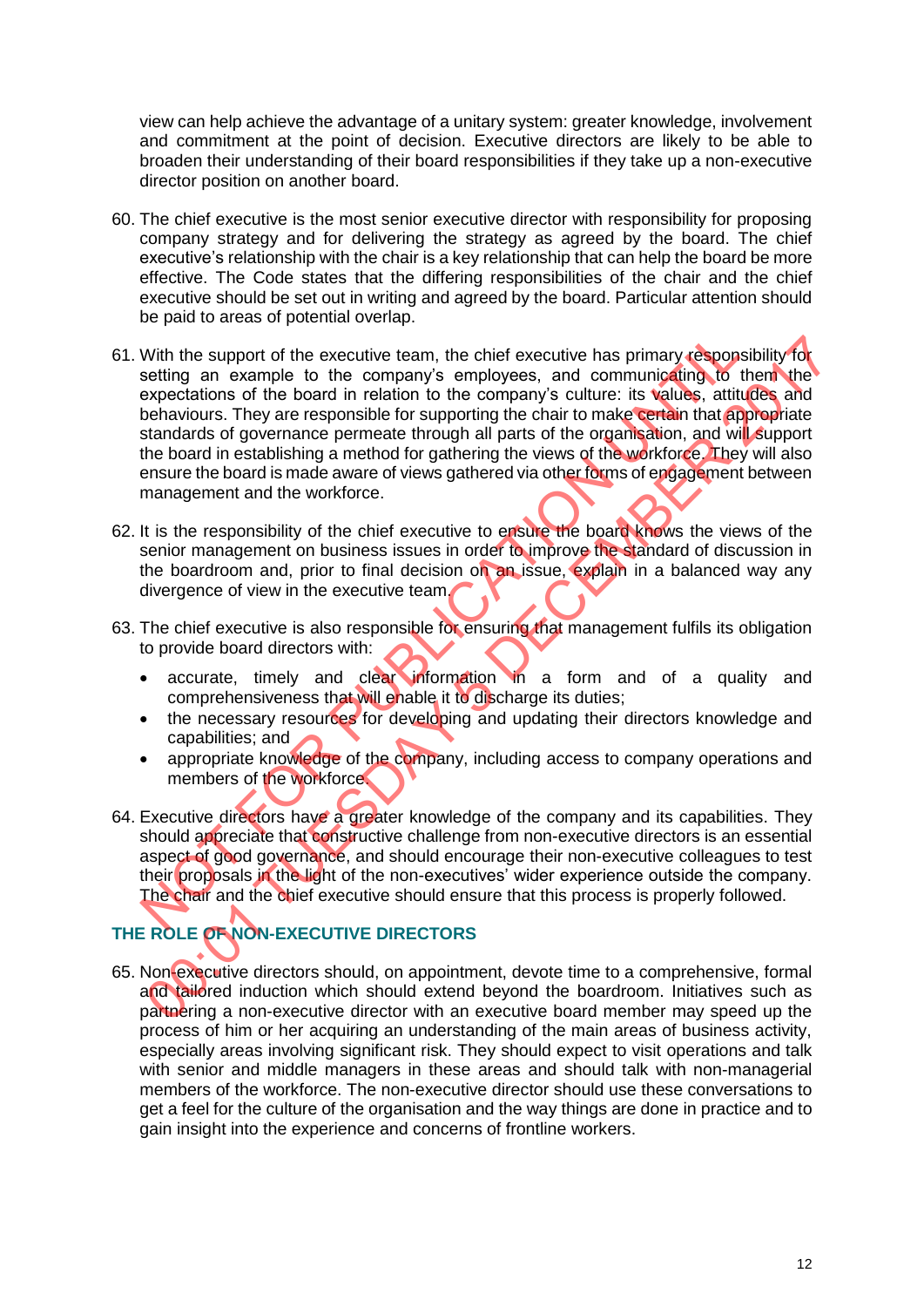- 66. It is vital that non-executive directors make sufficient time available to discharge their responsibilities effectively. They should devote time to developing and refreshing their knowledge and skills, including those of communication, to ensure that they continue to make a positive contribution to the board. Being well-informed about the company, and having a strong command of the relevant issues, will generate the respect of the other directors.
- 67. Non-executive directors should insist on receiving high-quality information sufficiently in advance so that there can be thorough consideration of the issues prior to, and informed debate and challenge at, board meetings. They should expect this information to:
	- be accurate, clear, comprehensive and up-to-date;
	- contain a summary of the contents of any paper; and
	- inform the director what is expected of them on that issue.

Non-executive directors should seek clarification or amplification where they consider the information provided is inadequate or lacks clarity.

68. To fulfil their duties, non-executive directors should take into account the views of shareholders, the workforce and other stakeholders, because these views may provide different perspectives on the company and its performance. They should avail themselves of opportunities to meet major shareholders, key customers and members of the workforce from all levels of the organisation.

## **BOARD SUPPORT AND THE ROLE OF THE COMPANY SECRETARY**

- 69. The company secretary is responsible to the board for ensuring that board procedures are complied with, advising the board on all governance matters, and should support the chair and help the board and its committees to function efficiently.
- 70. Under the direction of the chair, the company secretary's responsibilities include ensuring good information flows within the board and its committees and between senior management and non-executive directors, as well as facilitating induction and assisting with professional development as required. They should arrange for the company to provide the necessary resources for developing and updating its directors' knowledge and capabilities. This should be in a manner that is appropriate to the particular director, and which has the objective of enhancing that director's effectiveness in the board or board committees, consistent with the results of the board's evaluation processes.
- 71. It is the responsibility of the company secretary to ensure that directors, especially nonexecutive directors, have access to independent professional advice at the company's expense where they judge it necessary to discharge their responsibilities as directors of the company. Committees should be provided with sufficient resources to undertake their duties.
- 72. The company secretary should report to the chair on all board governance matters. This does not preclude the company secretary also reporting to the chief executive in relation to their other executive management responsibilities. The remuneration of the company secretary should be determined by the remuneration committee.
- 73. Assisting the chair in establishing the policies and processes the board needs in order to function properly is a core part of the company secretary's role. The chair and the company secretary should periodically review whether the board and the company's other governance processes, for example board and committee evaluation, are fit for purpose,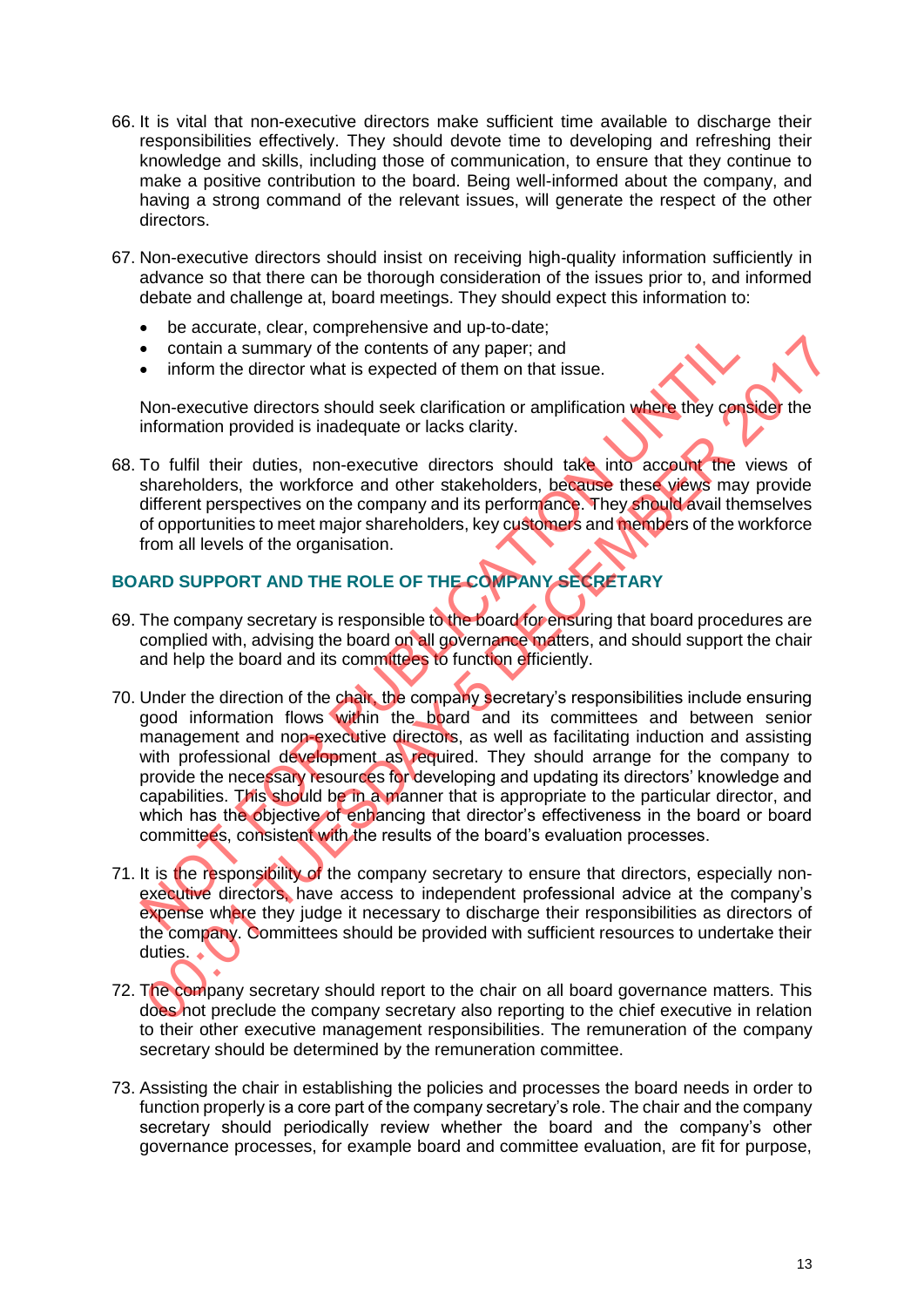and consider any improvements or initiatives that could strengthen the governance of the company.

74. The company secretary's effectiveness can be enhanced by building relationships of mutual trust with the chair, the senior independent director and the non-executive directors, while maintaining the confidence of executive director colleagues. They are in a unique position between the executive and the board and well placed to take responsibility for concerns raised by the workforce about conduct, financial improprieties or other matters.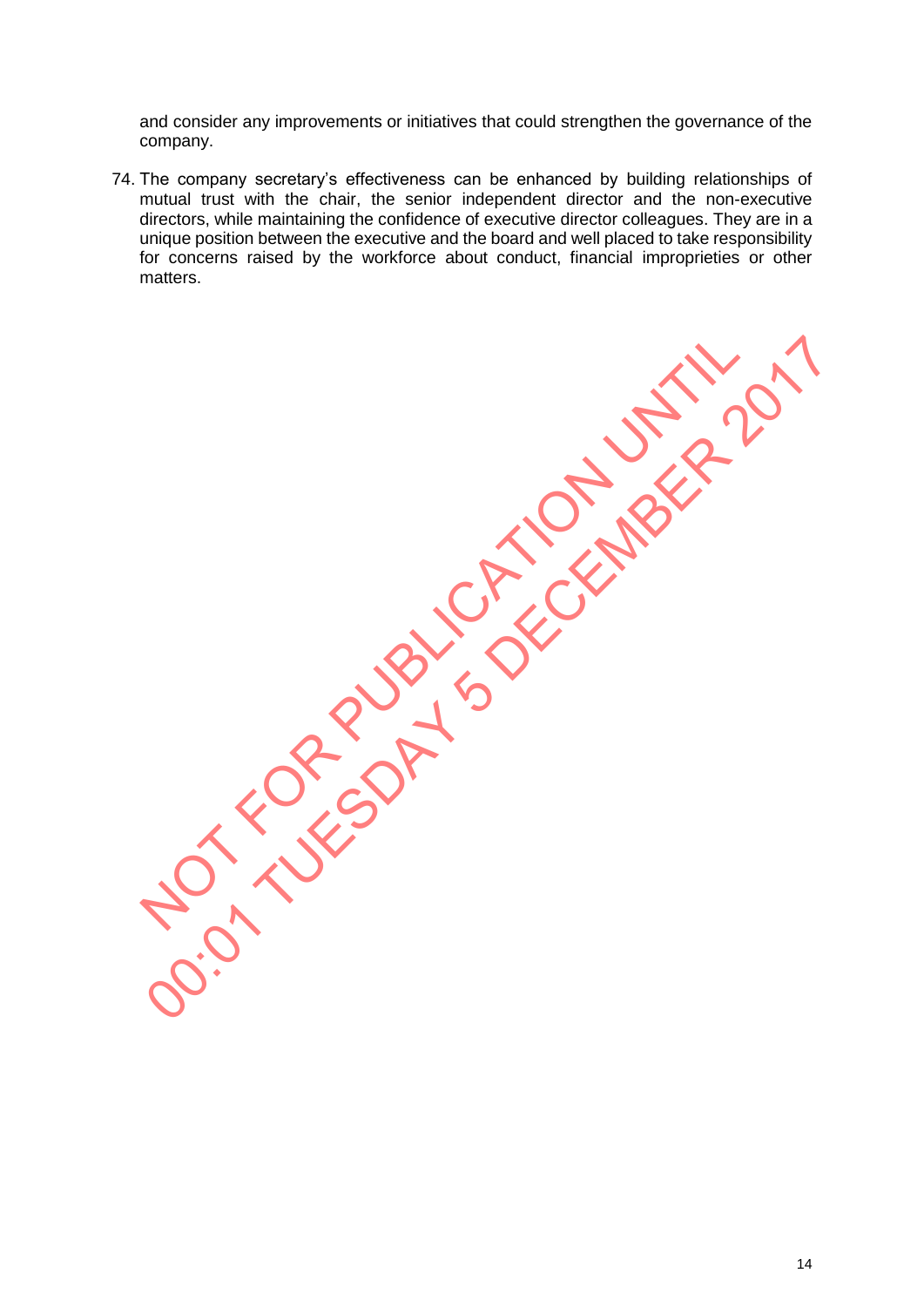## **3. COMPOSITION, SUCCESSION AND EVALUATION**

## **ROLE OF THE NOMINATION COMMITTEE**

- 75. The nomination committee should be responsible for board recruitment. The process should be continuous and proactive, and should take into account the company's agreed strategic priorities. The aim should be to secure a boardroom which achieves fresh input and thinking, and the right balance between challenge and teamwork, while maintaining a cohesive board.
- 76. The nomination committee should be clear about the values and behaviours expected when recruiting new directors and senior management and build a proper assessment of this into the recruitment process. It should evaluate the balance of skills, experience, knowledge and diversity on the board and, in the light of this evaluation, prepare a description of the role and capabilities required for a particular appointment. This should include an assessment of the time commitment expected, recognising the need for availability in the event of crises.
- 77. The terms and conditions of appointment of non-executive directors, including the chair, should be made available on the company website. Letters of appointment should set out the expected time commitment and also indicate the possibility of additional commitment when the company is undergoing a period of particularly increased activity, such as an acquisition or takeover, or as a result of some major difficulty with one or more of its operations.
- 78. Chairs and non-executive directors should undertake that they will have sufficient time to meet what is expected of them. Their other significant commitments should be disclosed to the board before appointment, with a broad indication of the time involved. Changes to such commitments should be approved by the board as they arise. The other commitments of the chair and any impact arising from changes to those commitments should be explained in the annual report. Taking account of the respective time commitments involved, the nomination committee may wish to consider whether to set an upper limit on the number of other non-executive appointments it considers the chair and other nonexecutives may take on without compromising their effectiveness.
- 79. Appointing directors who are able to make a positive contribution is one of the key elements of board effectiveness. Directors will be more likely to make good decisions and maximise the opportunities for the company's success in the longer term if the right skill-sets and a breadth of perspectives are present in the boardroom. This includes independence of mind, diversity and a range of skills, experience and knowledge. Non-executive directors should all possess critical skills of value to the board and relevant to the challenges and opportunities facing the company.
- 80. There is considerable evidence that diversity in the boardroom has a positive effect on the quality of decision-making and company performance. Nomination committees should take positive steps to increase levels of diversity both at board-level and in the executive pipeline. Building the executive pipeline is vital to progress and to increase levels of diversity amongst those in senior positions.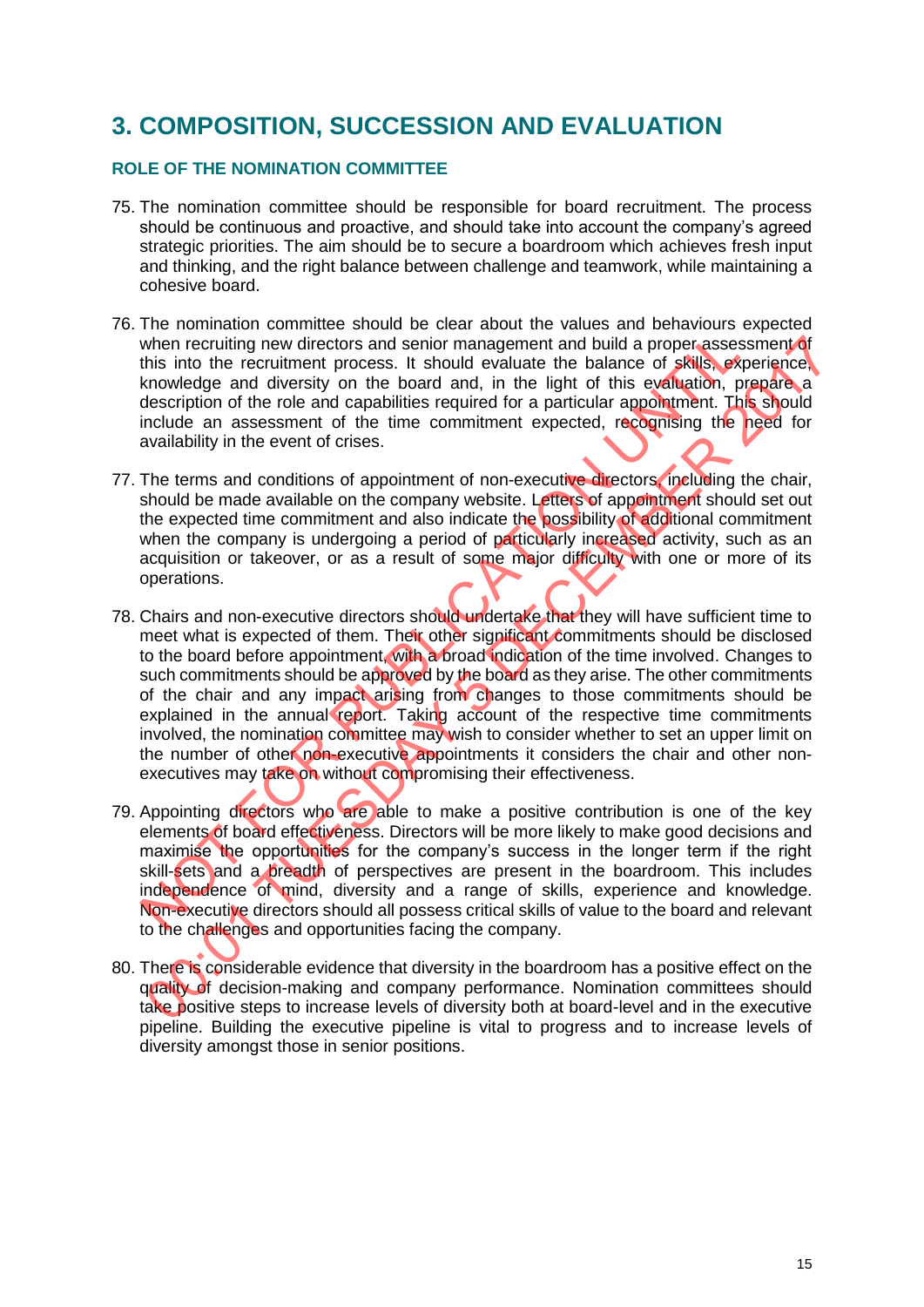- 81. The nomination committee should take an active role in setting and meeting diversity objectives and strategies for the company as a whole and in monitoring the impact of diversity initiatives. Examples of the type of actions the nomination committee could consider encouraging include:
	- a commitment to increasing the diversity of the board by setting stretching targets;
	- dedicated initiatives with clear objectives and targets, for example in areas of the business that lack diversity;
	- mentoring and sponsorship schemes;
	- a commitment to more diverse shortlists and interview panels; and
	- positive action to encourage more movement into non-traditional roles, for example women in finance.
- 82. It is important to consider a diversity of personal attributes among board candidates, including intellect, critical assessment and judgement, courage, openness, honesty and tact; and the ability to listen, forge relationships and develop trust. Diversity of psychological type, background, gender and ethnicity is important to ensure that a board is not composed solely of like-minded individuals. A board requires directors who have the intellectual capability to suggest change to a proposed strategy, and to promulgate alternatives.
- 83. Given the importance of committees in many companies' decision-making structures, it will be important to recruit non-executive directors with the necessary technical skills and knowledge relating to the committees' subject matter, as well as the potential to assume the role of committee chair.

### **SUCCESSION PLANNING**

- 84. The chair's vision for achieving the optimal board composition will help the nomination committee review the skills required, identify the gaps, develop transparent appointment criteria and inform succession planning. The nomination committee should periodically assess whether the desired outcome has been achieved, and propose changes to the process as necessary. There are risks of becoming too reliant on the skills of one individual. Discussions on tenure at the time of appointment will help to inform and manage the long-term succession strategy. Board effectiveness and succession should be discussed with shareholders.
- 85. Executive directors may be recruited from external sources, but companies should also develop internal talent and capability. Initiatives might include middle management development programmes, facilitating engagement from time to time between middle management and non-executive directors, as well as partnering and mentoring schemes.
- 86. Talent management can be a strong motivational force for those who wish to develop their career within the company and achieve senior positions and can provide the nomination committee with a variety of strong candidates. Nomination committees should consider taking a more active interest in how talent is managed throughout the organisation.
- 87. Good board appointments do not depend only on the nomination committee. A prospective director should carry out sufficient due diligence to understand the company and its culture, appreciate the time commitment involved, and assess the likelihood that they will be able to make a positive contribution.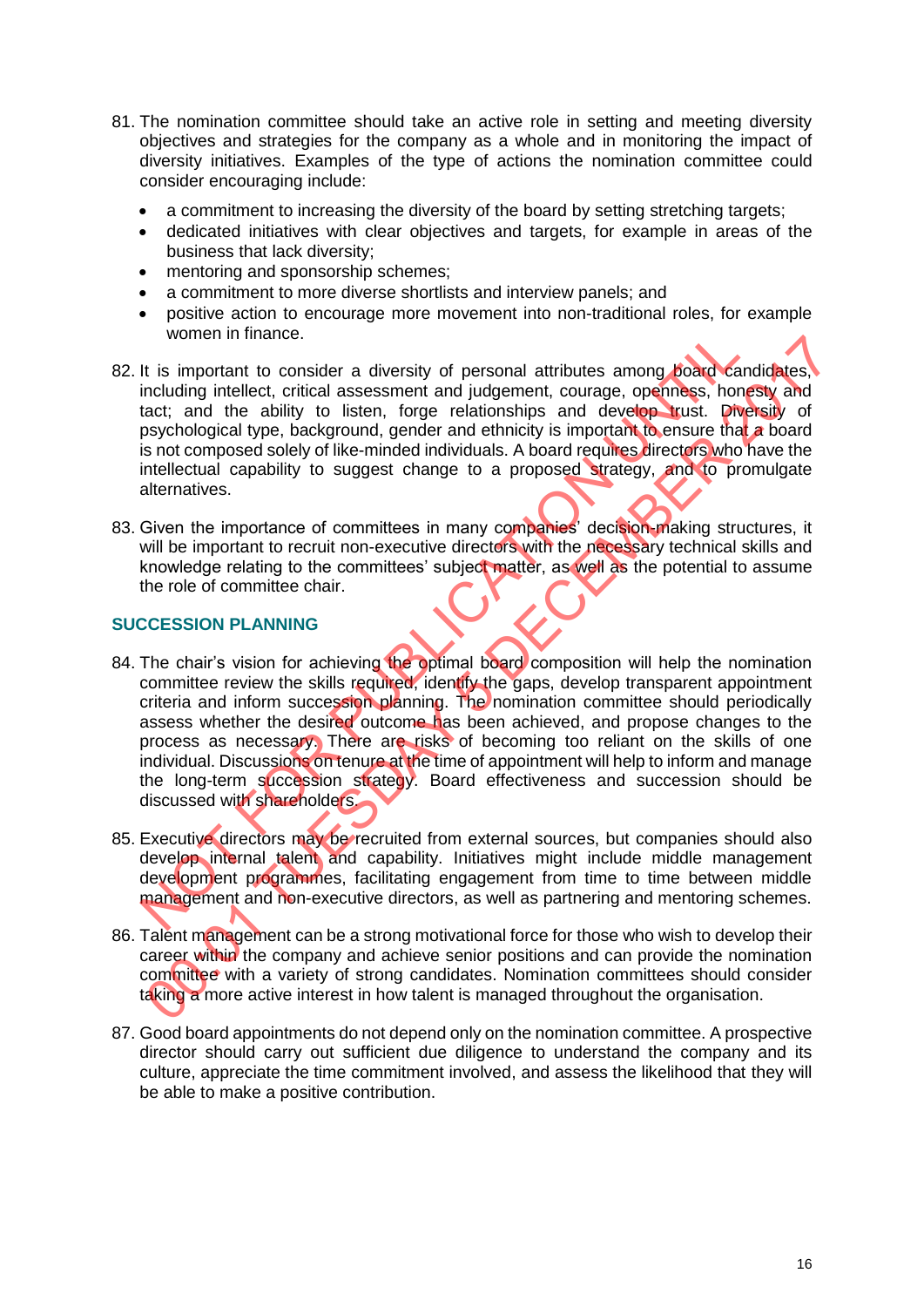### **Succession plans should consider different time horizons**

- contingency planning for sudden and unforeseen departures;
- medium-term planning the orderly replacement of current board members and senior executives (e.g. retirement); and
- long-term planning the relationship between the delivery of the company strategy and objectives to the skills needed on the board now and in the future.
- 88. More consideration should be applied to the nature, variety and frequency of interaction between the board and aspiring board candidates at varying levels of management.
- 89. Boards as a whole should be better informed about the link between diversity, strategy and business value. Diversity should be regarded as a broad concept in order to encourage diverse thinking and to avoid the dangers of 'group think'. Succession plans should include objectives to increase diversity in the boardroom and build diversity in the executive pipeline.

## **EVALUATING THE PERFORMANCE OF THE BOARD AND DIRECTORS**

- 90. Boards continually need to monitor and improve their performance. This can be achieved through board evaluation, which provides a powerful and valuable feedback mechanism for improving board effectiveness, maximising strengths and highlighting areas for further development. The evaluation process should aim to be objective and rigorous.
- 91. Like induction and board development, evaluation should be bespoke in its formulation and delivery. The chair has overall responsibility for the process, and should select an appropriate approach, involving the senior independent director as appropriate. The senior independent director should lead the process which evaluates the performance of the chair and in some circumstances may lead the entire evaluation process. The chair should consider how to obtain input from the workforce and other stakeholders on the board's performance. Chairs of board committees should be responsible for the evaluation of their committees.
- 92. Board evaluations should inform and influence succession planning. They are an opportunity for boards to assess their composition and agree plans for increasing diversity. They also help companies identify when new board appointments may be needed and the types of skills that are required to maximise board effectiveness.
- 93. The chair is responsible for acting on the outcome of the board evaluation, which should also be shared with the whole board as appropriate. The outcome should be fed back into the board's work on composition, the design of induction and development programmes, and other relevant areas. It may be useful for a company to have a review loop to consider how effective the board evaluation process has been and how well the outcome has been acted upon. The chair is encouraged to give a flavour of the board evaluation process in their statement in the annual report.
- 94. The Code recommends that premium-listed companies have externally-facilitated board evaluations at least every three years. External facilitation can add value by introducing a fresh perspective and new ways of thinking. It may also be useful in particular circumstances, such as when there is a new chair, if there is a known problem around the board table requiring tactful handling; or there is an external perception that the board is, or has been, ineffective. The chair should consider with the external facilitator whether it would be appropriate to obtain feedback from the workforce and other stakeholders on the performance of the board and individual directors.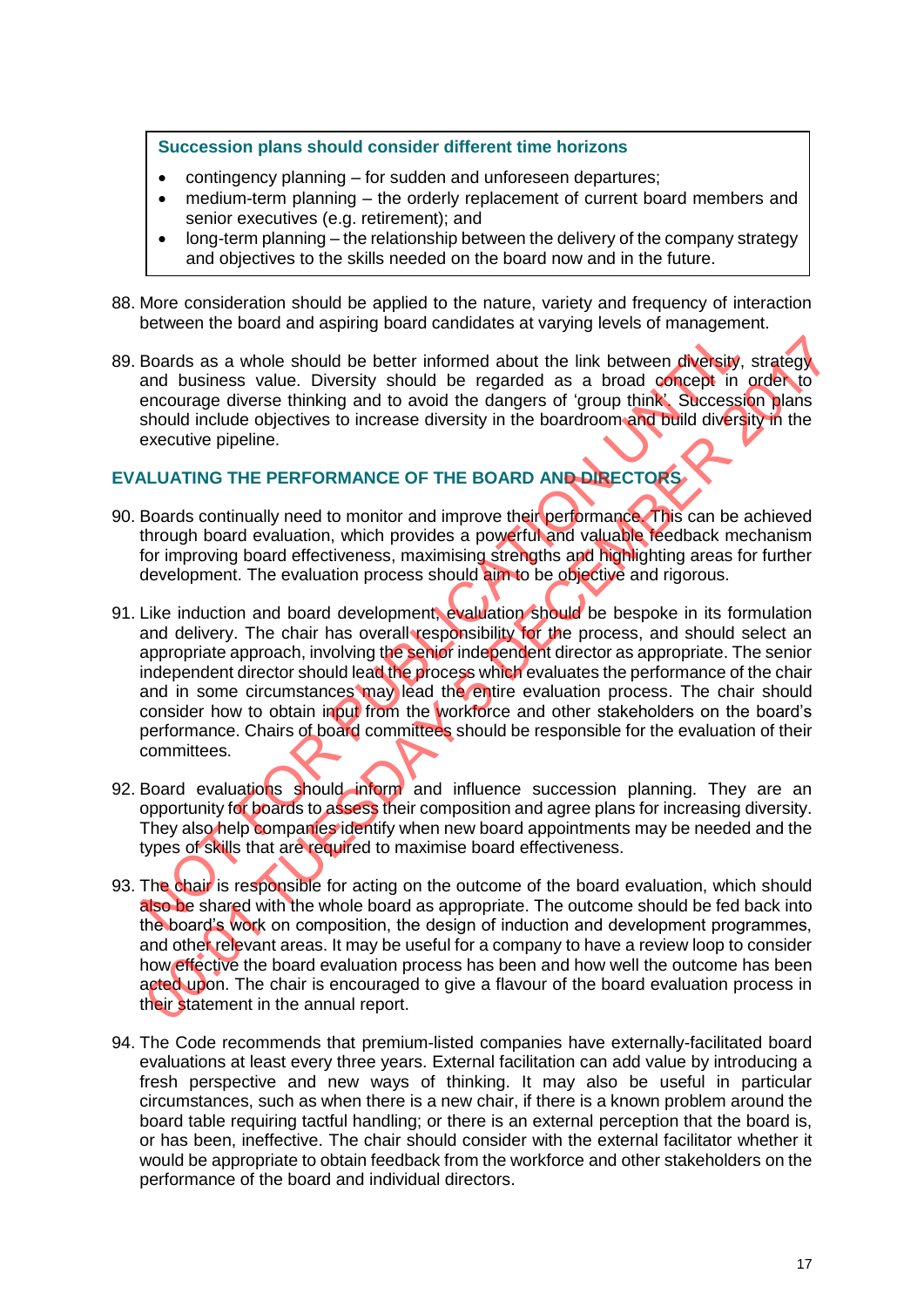- 95. Whether facilitated externally or internally, evaluations should explore how effective the board is as a unit, as well as the quality of the contributions made by individual directors. Some areas which may be considered, although they are neither prescriptive nor exhaustive, include:
	- the mix of skills, experience, knowledge and diversity on the board, in the context of the challenges and opportunities facing the company;
	- clarity of, and leadership given to, the purpose, direction and values of the company;
	- succession and development plans;
	- how the board works together as a unit, and the tone set by the chair and the chief executive;
	- key board relationships, particularly chair/chief executive, chair/senior independent director, chair/company secretary and executive/non-executive;
	- effectiveness of individual non-executive and executive directors;
	- clarity of the senior independent director's role;
	- effectiveness of board committees, and how they are connected with the main board;
	- quality of the general information provided on the company and its performance;
	- quality of papers and presentations to the board;
	- quality of discussions around individual proposals;
	- process the chair uses to ensure sufficient debate for major decisions or contentious issues;
	- effectiveness of the company secretary/secretariat;
	- clarity of the decision processes and authorities;
	- processes for identifying and reviewing risks; and
	- how the board communicates with, and listens and responds to, shareholders and other stakeholders.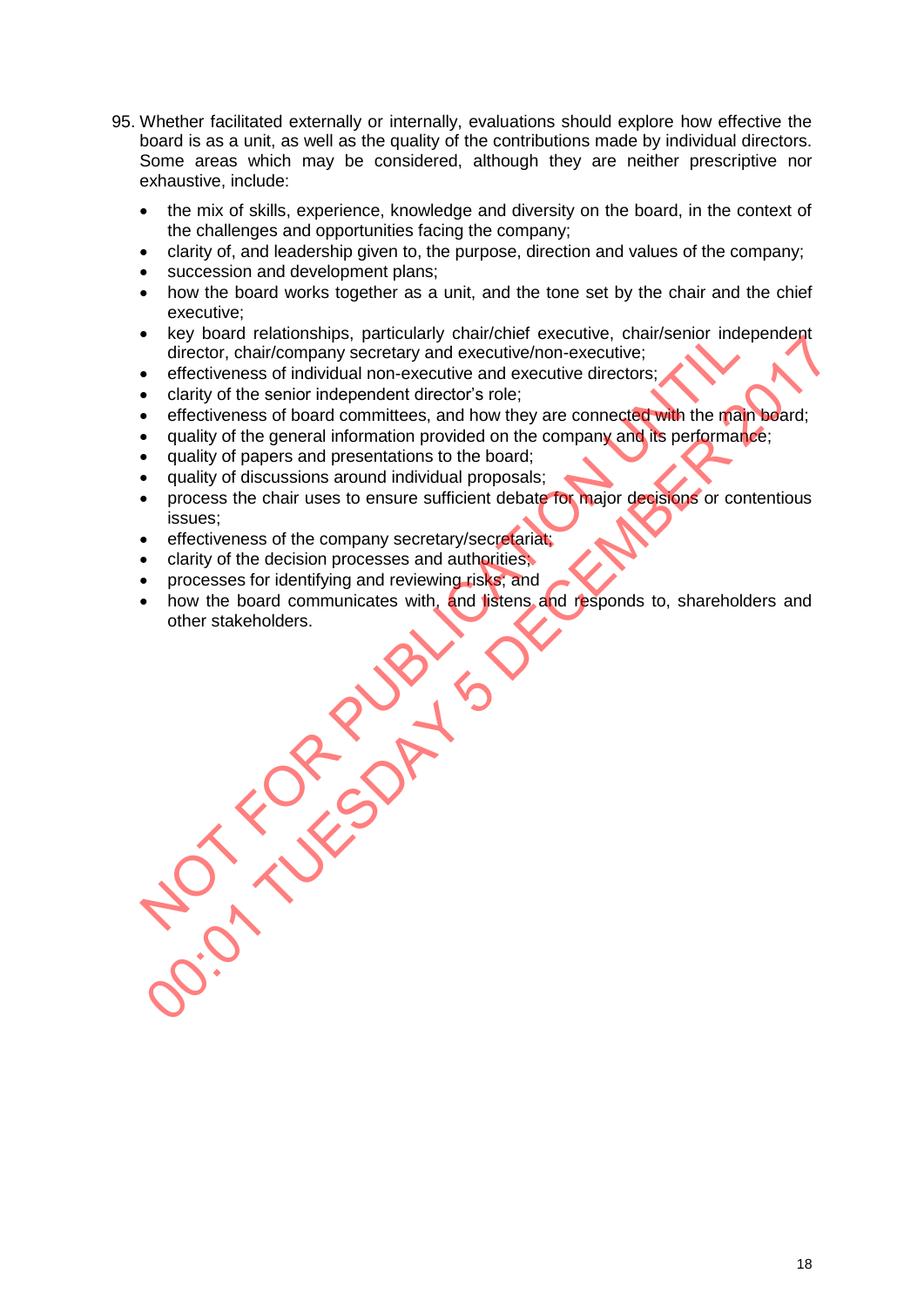## **4. AUDIT, RISK AND INTERNAL CONTROL**

- 96. While the board may make use of committees to assist its consideration of audit and risk, it retains responsibility for, and makes the final decisions on, all of these areas. The chair should ensure that sufficient time is allowed at the board for discussion of these issues. All directors should familiarise themselves with the relevant Principles and Provisions of the Code, the related Guidance on Audit Committees and Guidance on Risk Management, Internal Control and Related Financial and Business Reporting, and any relevant regulatory requirements.
- 97. Where requested by the board, the audit committee should provide advice on whether the annual report and accounts, taken as a whole, is fair, balanced and understandable and provides the information necessary for shareholders to assess the company's position and performance, business model and strategy.

## **Viability Statements**

- 98. The period selected for the viability statement often appears to be based on the company's medium-term business plan. However, the *Guidance on Risk Management, Internal Control and Related Financial and Business Reporting* suggests that other factors should be taken into account, for example investment and planning periods, the board's stewardship responsibilities, the nature of the business and its stage of developments and previous statements made, especially in raising capital.
- 99. The factors considered will clearly depend on the circumstances and maturity of the relevant company and the industry that it operates in. Industries such as mining and property investment companies typically have longer term investment strategies and funding arrangements. Companies should tailor their approach to their specific circumstances and planning cycles.
- 100. Companies should consider developing their viability statements in two stages, firstly by considering and reporting on their longer-term prospects taking into account the company's current position and principal risks, and then by stating whether they have a reasonable expectation that the company will be able to continue in operation and meet its liabilities as they fall due over the period of their viability assessment, drawing attention to any qualifications or assumptions as necessary.
- 101. Good practice examples clearly explain the underlying analysis that support the statement. They should also include proper explanation of how the company has carried out its analysis.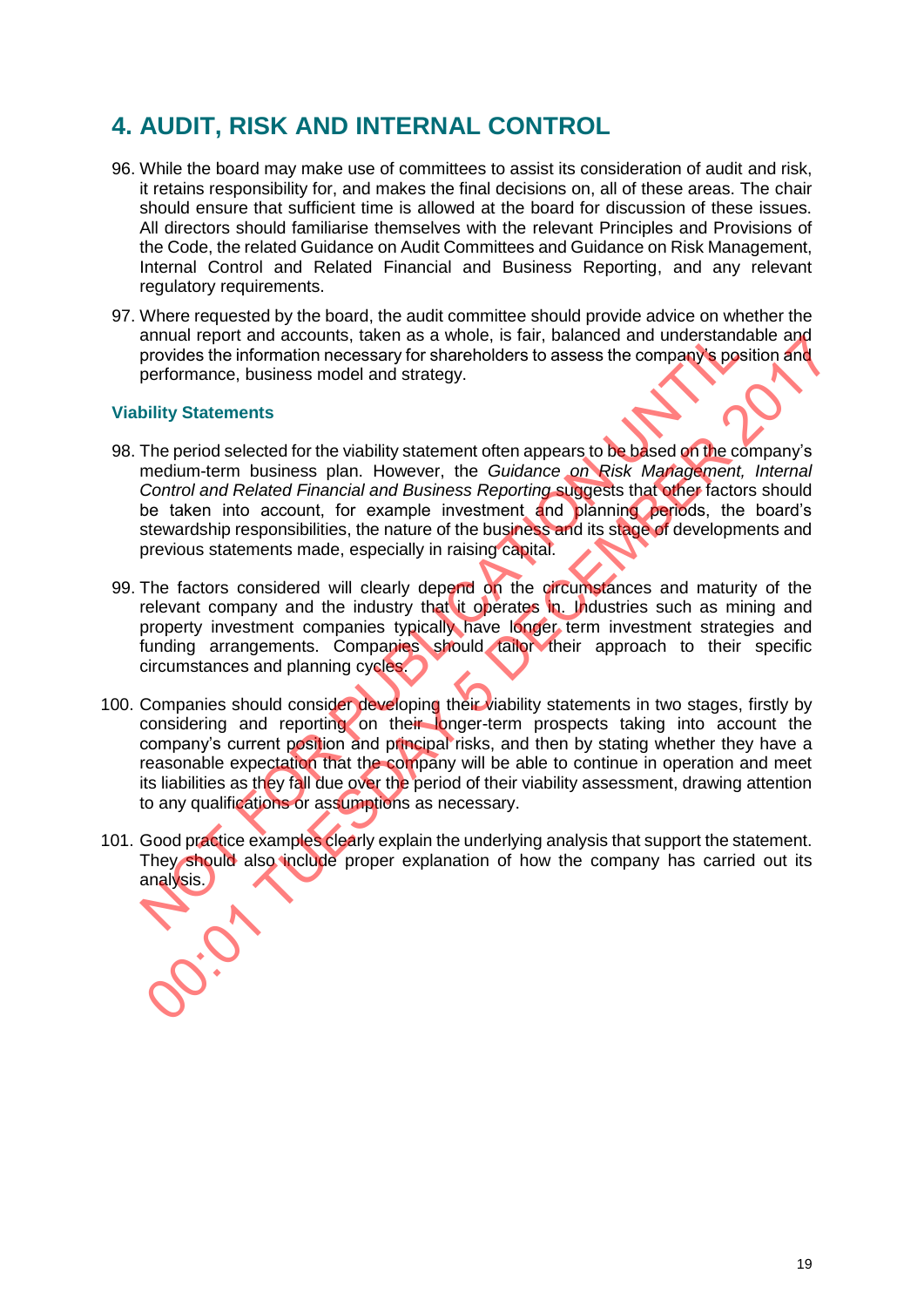# **5. REMUNERATION**

## **OVERSIGHT OF WORKFORCE PAY, CONDITIONS AND POLICIES**

- 102. The board has ultimate responsibility for ensuring workforce remuneration, incentives and other workforce policies support the long-term success of the company and promote its values.
- 103. This means overseeing not only pay, conditions and incentives but also other policies that have an impact on the experience of the workforce and drive behaviours. This includes policies around recruitment and retention, promotion and progression, performance management, training and development, reskilling and flexible working.
- 104. Boards can choose to delegate responsibility for overseeing wider workforce remuneration, incentives and workforce policies to the remuneration committee or, where appropriate, another committee with relevant responsibilities, for example, a sustainability committee or a corporate responsibility committee. Where the board elects to do this it should ensure the committees adopt an integrated approach that joins up oversight of wider workforce pay and policies with the remuneration committee's consideration of executive remuneration.
- 105. On workforce pay, one approach might be for the board or its delegated committee to review and endorse clear principles for pay and reward across the organisation and satisfy itself that management implements these properly and that incentives drive behaviour consistent with values. Examples of reward principles companies might consider include equal pay, security, predictability of income, market competitiveness and reward for contribution. Boards can then establish a baseline and monitor application of the principles and progress towards objectives.
- 106. Boards can act as a unifying focal point on workforce matters that has the potential to help companies join up the different aspects of their overall workforce value proposition, ensure the workforce feels it has had a say on matters that affect it and explain what it has to offer current and prospective workers.

## **Possible questions for boards**

- How well are our values and expected behaviours embedded in all our HR processes from recruitment to exit interviews?
- How does the company structure remuneration and other forms of reward to produce appropriate incentives?
- Have we established clear principles for pay across the organisation against which we can justify and benchmark pay policies and outcomes?
- Can we articulate our approach to investing in and rewarding our workforce? Have we taken workforce views and priorities into account in developing our approach?
- Does the balance between financial and non-financial incentives support the desired culture?
- Are behavioural objectives included in leadership and employee goals and are behaviours formally assessed as part of performance review activity?
- Have we considered whether executive pay incentives or those of other employees could undermine culture?
- What are we doing to address gender pay gaps?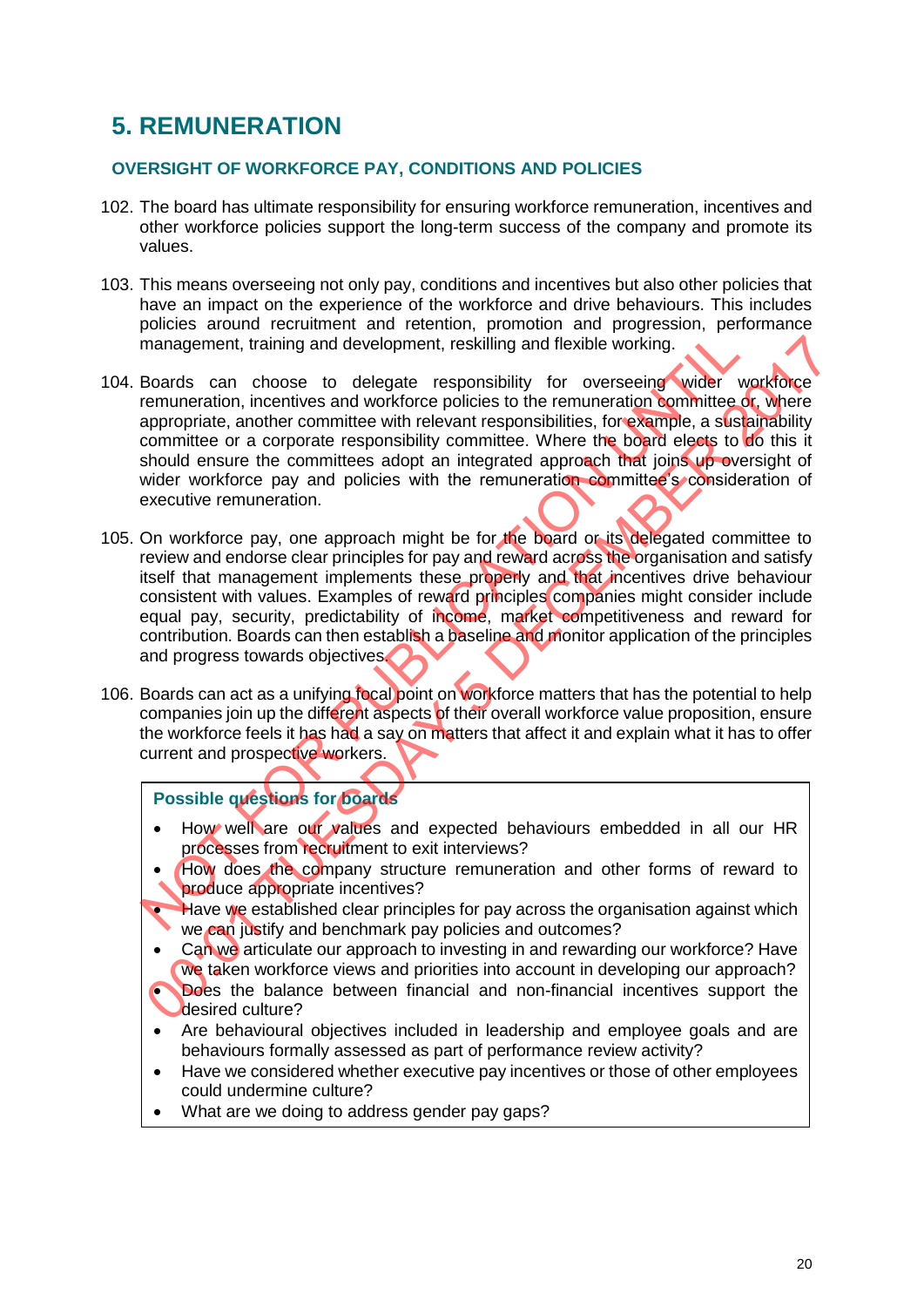## **ROLE OF THE REMUNERATION COMMITTEE**

- 107. The remuneration committee has delegated responsibility for designing and determining remuneration for executive directors, the chair and the next level of senior management. It should ensure that potential conflicts are recognised and managed and that no individual is involved in decisions relating to their own remuneration.
- 108. The remuneration committee should consider executive remuneration in the context of the approach to pay and conditions applied across the company's workforce as a whole and ensure that the total rewards potentially available are not excessive. They should avoid designing pay structures based solely on benchmarking to the market or the advice of remuneration consultants.
- 109. It is vital that the remuneration committee is alive to the risk of incentives encouraging behaviours that are to the long-term detriment of the company and should consider ways to counteract this, for example the build-up of significant shareholdings for the long-term. Packages that are structured to ensure exposure to the long-term share price over five to seven years and for two to three years after leaving the company can support alignment with shareholders. Releasing shares for sale on a phased basis rather than block release, e.g. on retirement or on leaving the company, can also encourage a focus on sustainable performance.
- 110. The Code requires remuneration schemes to provide discretion to override formulaic outcomes. The remuneration committee should ensure it recommends adjusting pay awards where the outcome otherwise will not be aligned to individual performance or will not deliver the policy intentions. For example to take account of share price growth, the impact of a share repurchase scheme or a government support initiative. This should be clearly disclosed. The remuneration committee should consider whether a cap on executive rewards is appropriate and be prepared to explain the rationale behind its decision.
- 111. Under the Code, schemes must also include malus and clawback provisions in certain specified circumstances. Such circumstances might include payments based on erroneous or misleading data, misconduct and misstatement of accounts.
- 112. Packages should not reward poor performance. Compensation commitments due to directors under their terms of appointment in the event of loss of office should be proportionate and variable by discretion. The remuneration committee should vary compensation where appropriate to the circumstances and to reflect departing directors' conduct and performance. They should reduce compensation to reflect departing directors' obligations to mitigate loss.
- 113. The remuneration committee should engage with the workforce to explain how executive remuneration aligns with wider company pay policy and promotes long-term value generation. This may involve using pay ratios to help explain the approach where appropriate. It may also involve explaining the rationale behind the structure and metrics chosen, any principles that have been applied to remuneration, factors that have been considered in setting executive remuneration and the circumstances in which discretion will need to be when determining pay outcomes.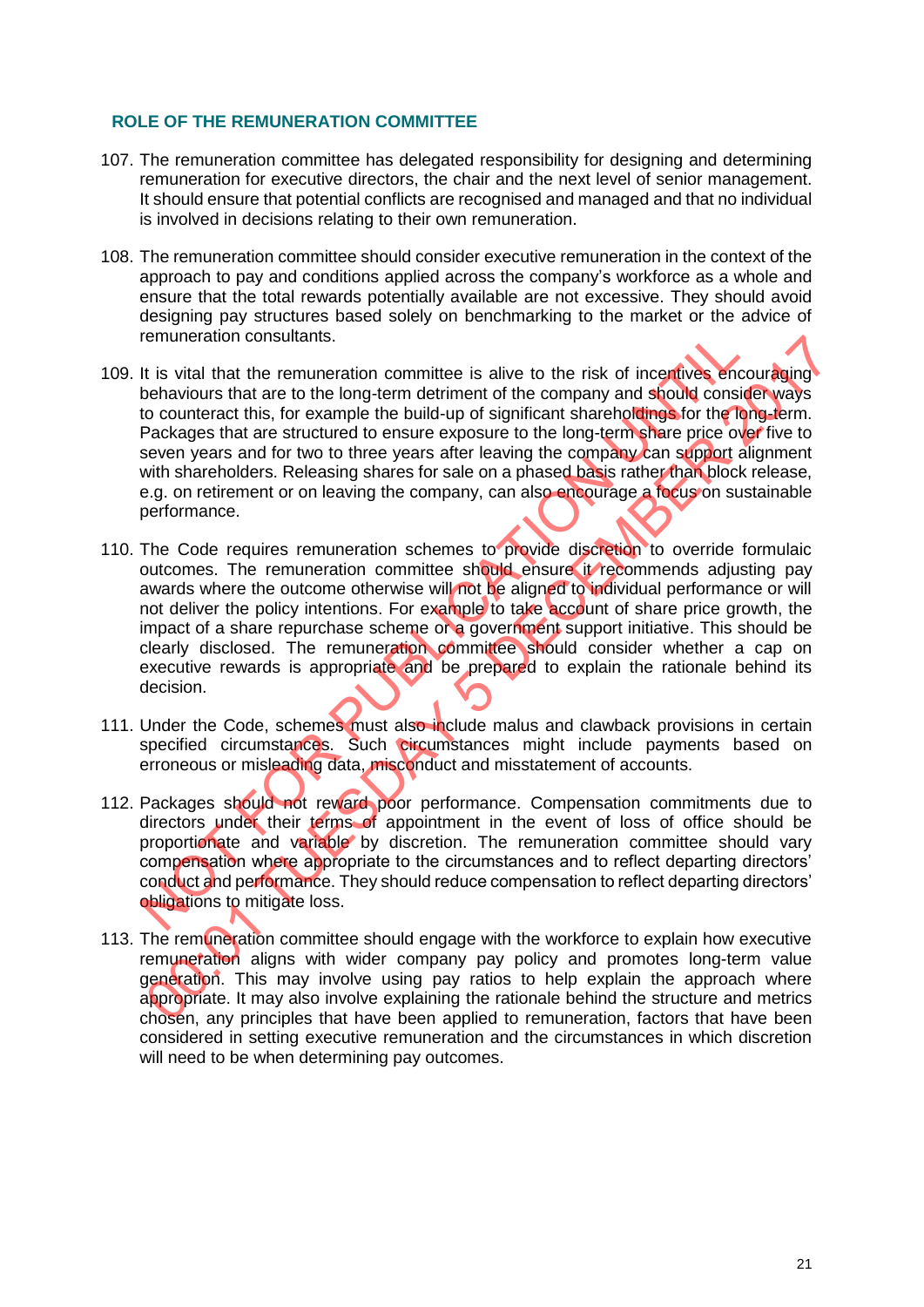## **Questions for remuneration committees**

- How is executive remuneration aligned with wider company pay policy?
- How is corporate reputational risk considered in the setting of incentive pay?
- In what circumstances would we expect to exercise discretion over remuneration outcomes?
- What is the maximum award we think is reasonable for our executive directors and what will we do in the event the application of the formula produces an outcome in excess of that award?
- How does executive remuneration link to our strategy and KPIs?
- How effective are the financial and non-financial performance measures at supporting values and culture?
- Are incentives across the organisation aligned to our culture and encouraging the desired behaviours?
- Have we considered negative behaviour which the choice of any particular metric may encourage and what steps have we taken to manage such risks?
- Do employees feel that they are treated well and fairly in the workplace and that they are supported in developing themselves and fulfilling their potential?
- What have we done to explain executive pay arrangements in comparison with those of the workforce?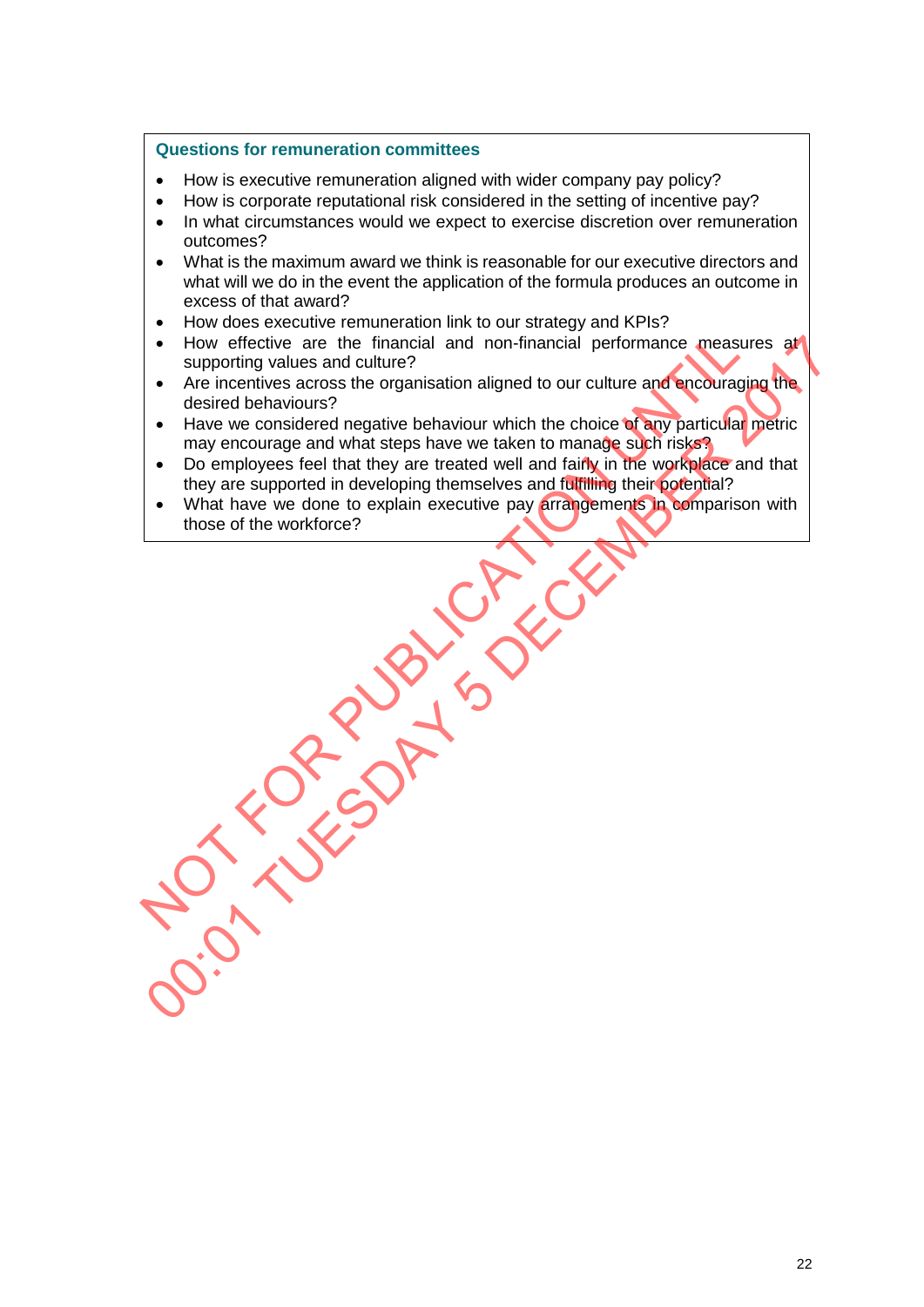## **APPENDIX**

## **OTHER SOURCES OF INFORMATION**

## **FRC Papers**

- Guidance on Risk Management, Internal Control and Related Financial and Business Reporting
- Guidance on Audit Committee
- Corporate Culture and the Role of Boards
- The UK Stewardship Code sets out good practice for institutional investors on engaging with the companies in which they invest.

These can be downloaded from the FRC website: [www.frc.org.uk](http://www.frc.org.uk/) or obtained free of charge from FRC Publications via the following methods:

Telephone: 020 8247 1264 Email: [customer.services@cch.co.uk](mailto:customer.services@cch.co.uk) Online: [www.frcpublications.com](http://www.frcpublications.com/)

## **Directors' Duties**

The legal duties of directors of UK companies are set out in Sections 170 to 177 of the Companies Act 2006, which is available at: [www.legislation.gov.uk/ukpga/2006/46/contents](http://www.legislation.gov.uk/ukpga/2006/46/contents)

### **Other sources of guidance**

*Note: this is not a comprehensive list as other sources of information and advice are available.* 

The Institute of Chartered Secretaries and Administrators provides guidance on a wide range of board-related matters, for example, specimen terms of reference for board committees. This guidance can be found at: [www.icsa.org.uk/policy-guidance](http://www.icsa.org.uk/policy-guidance)

The Institute of Directors provides a wide range of guidance notes for directors, which are available at: [www.iod.com/Home/Business-Information-and-Advice/Being-a-Director/](http://www.iod.com/Home/Business-Information-and-Advice/Being-a-Director/)

Smaller listed companies may find the guidance produced by the Quoted Companies Alliance useful. This can be found at:<http://www.theqca.com/shop/guides/>

ICSA: The Governance Institute and the Investment Association guidance, *The Stakeholder Voice in Board Decision Making* (published Sept. 2017) is available from: [www.icsa.org.uk/assets/files/free-guidance-notes/the-stakeholder-voice-in-Board-Decision-](http://www.icsa.org.uk/assets/files/free-guidance-notes/the-stakeholder-voice-in-Board-Decision-Making-09-2017.pdf)[Making-09-2017.pdf](http://www.icsa.org.uk/assets/files/free-guidance-notes/the-stakeholder-voice-in-Board-Decision-Making-09-2017.pdf)

Institute of Business Ethics guidance, *Encouraging a Speak-Up Culture* (published Nov. 2017) a summary is available: [www.ibe.org.uk/userassets/pubsummaries/summ\\_gpg\\_speakup2.pdf](http://www.ibe.org.uk/userassets/pubsummaries/summ_gpg_speakup2.pdf)